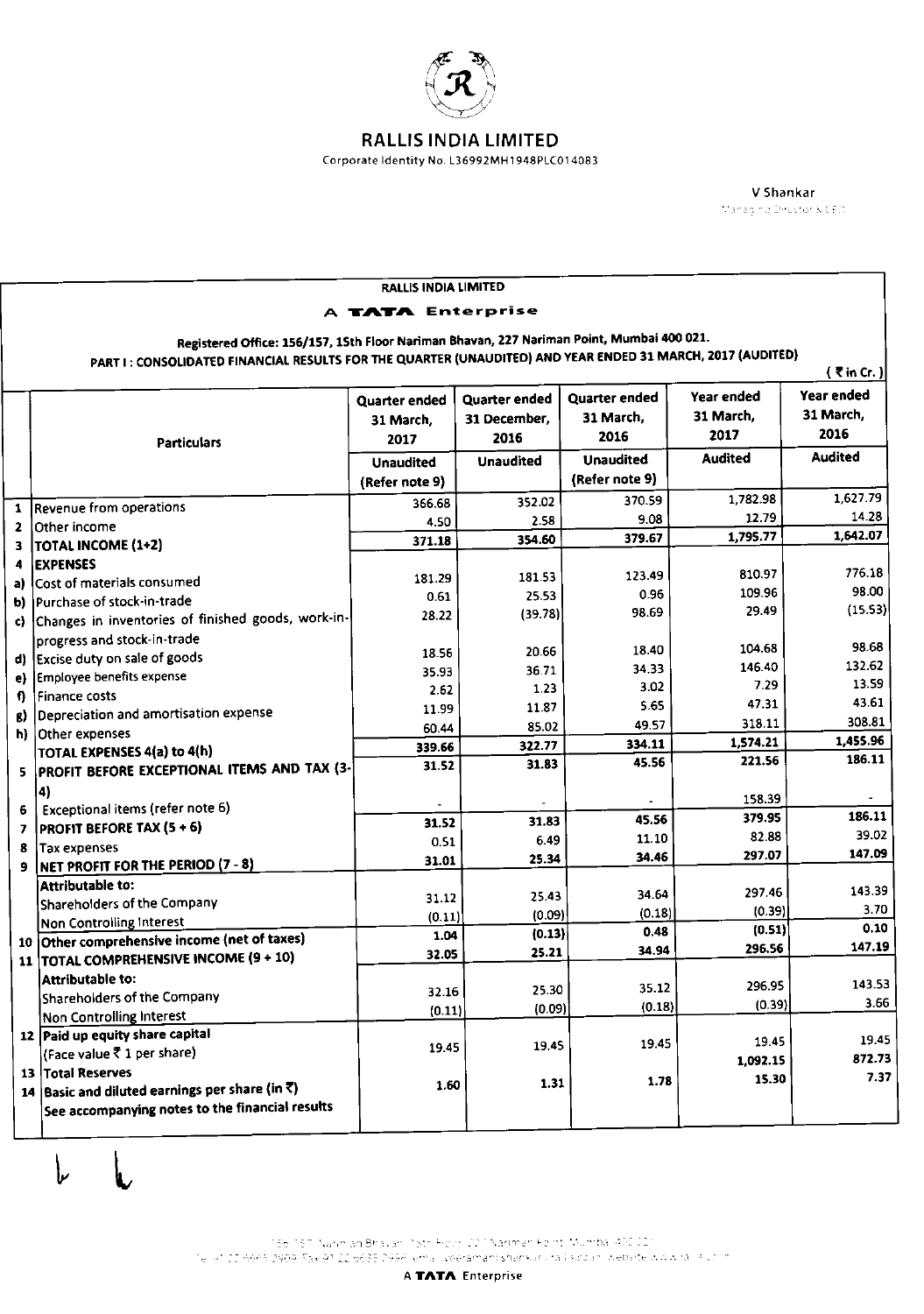

Corporate Identity No. L36992MH1948PLC014083

| $($ $\bar{z}$ in Cr. $)$<br>PART II : CONSOLIDATED AUDITED BALANCE SHEET AS AT 31 MARCH, 2017 |                         |                |          |  |  |
|-----------------------------------------------------------------------------------------------|-------------------------|----------------|----------|--|--|
|                                                                                               | As at<br>As at<br>As at |                |          |  |  |
|                                                                                               | 31 March,               | 31 March,      | 1 April, |  |  |
| <b>Particulars</b>                                                                            | 2017                    | 2016           | 2015     |  |  |
|                                                                                               | <b>Audited</b>          | <b>Audited</b> | Audited  |  |  |
| <b>ASSETS</b>                                                                                 |                         |                |          |  |  |
| Non-current assets                                                                            |                         |                |          |  |  |
| a)Property, plant and equipment                                                               | 351.67                  | 355.72         | 335.37   |  |  |
| b)Capital work in progress                                                                    | 11.99                   | 14.09          | 7.73     |  |  |
| c)Goodwill                                                                                    | 195.82                  | 195.82         | 195.82   |  |  |
| d)Other intangible assets                                                                     | 11.05                   | 12.86          | 16.74    |  |  |
| e}Intangible assets under development                                                         | 30.16                   | 26.40          | 18.73    |  |  |
| f)Financial assets                                                                            |                         |                |          |  |  |
| i)Investments                                                                                 | 18.70                   | 18.70          | 18.70    |  |  |
| ii)Other financial assets                                                                     | 8.03                    | 8.07           | 7.36     |  |  |
| g)Current tax assets (Net)                                                                    | 71.64                   | 72.26          | 80.72    |  |  |
| h)Deferred tax assets (Net)                                                                   | 23.65                   | 8.59           | 4.76     |  |  |
| g)Other non-current assets                                                                    | 51.32                   | 65.80          | 66.87    |  |  |
| Total non-current assets                                                                      | 774.03                  | 778.31         | 752.80   |  |  |
| <b>Current assets</b>                                                                         |                         |                |          |  |  |
| allnyentories                                                                                 | 394.38                  | 402.71         | 392.48   |  |  |
| b)Financial assets                                                                            |                         |                |          |  |  |
| i)Investments                                                                                 | 220.52                  | 9.42           | 5.52     |  |  |
| ii)Trade receivables                                                                          | 259.58                  | 227.84         | 270.92   |  |  |
| iii)Cash and cash equivalents                                                                 | 5.23                    | 2.77           | 1.52     |  |  |
| iv}Bank Balances other than (iii) above                                                       | 4.66                    | 4.91           | 5.65     |  |  |
| v) Other financial assets                                                                     | 0.74                    | 1.19           | 1.99     |  |  |
| c)Other current assets                                                                        | 63.64                   | 63.13          | 49.65    |  |  |
|                                                                                               | 948.75                  | 711.97         | 727.73   |  |  |
| Assets classified as held for sale                                                            | 5.76                    | 2.37           |          |  |  |
| <b>Total current assets</b>                                                                   | 954.51                  | 714.34         | 727.73   |  |  |
| <b>Total assets</b>                                                                           | 1,728.54                | 1,492.65       | 1,480.53 |  |  |
|                                                                                               |                         |                |          |  |  |
| <b>EQUITY AND LIABILITIES</b>                                                                 |                         |                |          |  |  |
| <b>Equity</b>                                                                                 |                         |                |          |  |  |
| a)Equity share capital                                                                        | 19.45                   | 19.45          | 19.45    |  |  |
| b)Other equity                                                                                | 1,091.72                | 868.98         | 823.81   |  |  |
| Equity attributable to owners of the Company                                                  | 1,111.17                | 888 43         | 843 26   |  |  |
| Non-controlling interests                                                                     | 0.43                    | 3.75           | 10.08    |  |  |
| <b>Total equity</b>                                                                           | 1,111.60                | 892.18         | 853.34   |  |  |
|                                                                                               |                         |                |          |  |  |
| Liabilities                                                                                   |                         |                |          |  |  |
| <b>Non-current liabilities</b>                                                                |                         |                |          |  |  |
| a)Financial liabilities - Long term borrowings                                                | 24.40                   | 26.20          | 26.81    |  |  |
| b)Other financial liabilities                                                                 | 5.63                    | 4.82           | 4.04     |  |  |
| c)Provisions                                                                                  | 17.64                   | 16.95          | 18.40    |  |  |
| d)Deferred tax liabilities (Net)                                                              | 49.82                   | 35.79          | 32.52    |  |  |
| Total non-current liabilities                                                                 | 97.49                   | 83.76          | 81 77    |  |  |
| Current liabilities                                                                           |                         |                |          |  |  |
| a)Financial liabilities                                                                       |                         |                |          |  |  |
| i) Short term borrowings                                                                      | 12.49                   | 48.58          | 83.74    |  |  |
| ii)Trade and other payables                                                                   | 330.18                  | 273.70         | 286.43   |  |  |
| iii)Other financial liabilities                                                               | 73.28                   | 94.91          | 8282     |  |  |
| b)Provisions                                                                                  | 10.76                   | 9.66           | 8.75     |  |  |
| c)Current tax liabilities (Net)                                                               | 3.90                    | 6.11           | 15.52    |  |  |
| d) Other current liabilities                                                                  | 88.84                   | 83.75          | 68.16    |  |  |
| <b>Total current liabilities</b>                                                              | 519.45                  | 516.71         | 545.42   |  |  |
| <b>Total liabilities</b>                                                                      | 616.94                  | 600.47         | 627.19   |  |  |
| <b>Total equity and liabilities</b>                                                           | 1,728.54                | 1,492.65       | 1,480.53 |  |  |

 $\downarrow$ 

156-157 Nariman Bhavan 15th Floor, 227 Nariman Point, Mumbai 400.021<br>Tel 91-22 6665 2700. Fax 91:22 6665 2847, website www.rallis.co.in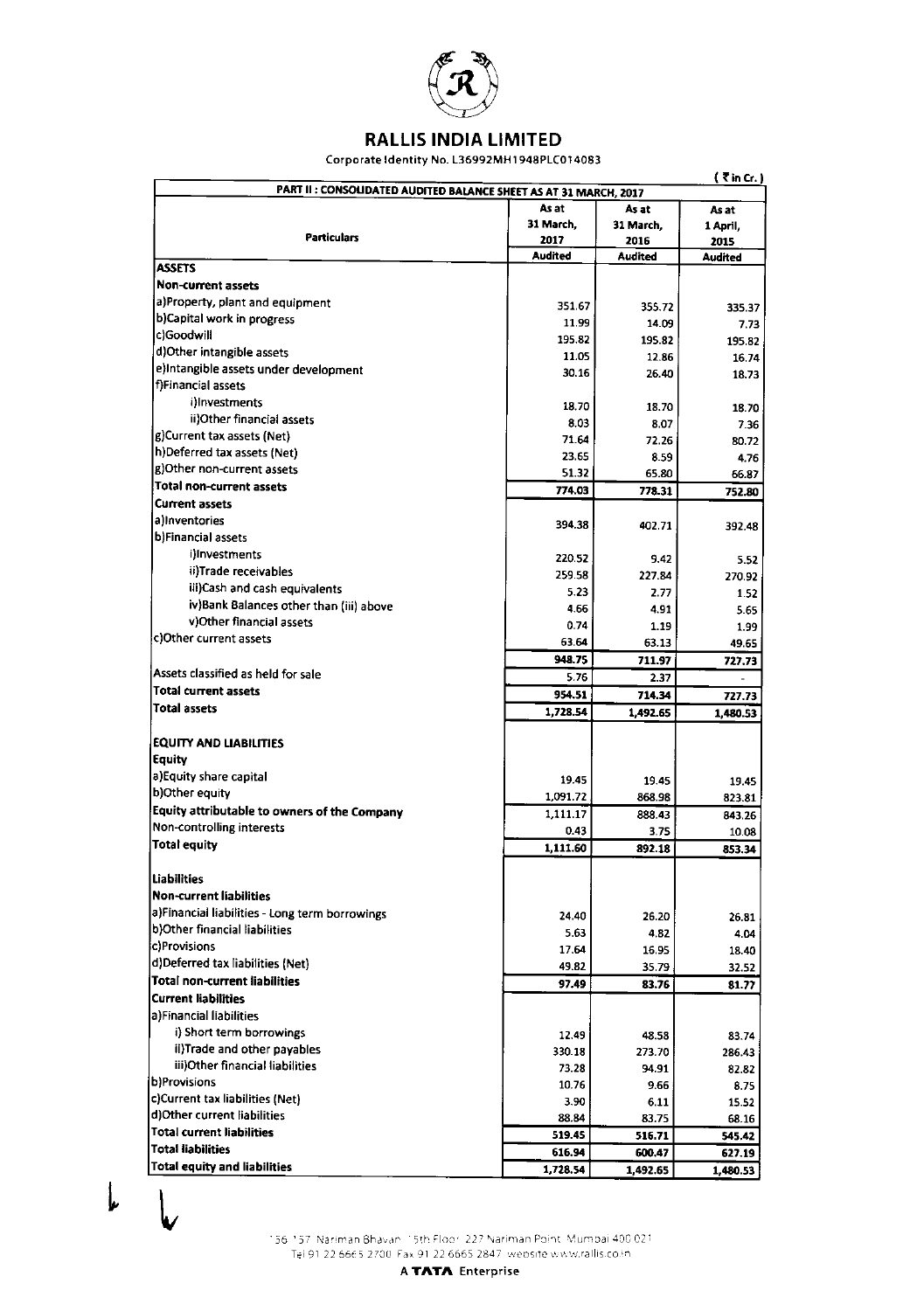

Corporate Identity No. L36992MH1948PLC014083

## Notes :

I I v

- I The above results were reviewed by the Audit Committee, and approved by the Eoard of Oirectors at its meeting held on <sup>24</sup> April,2017.
- 2 The Company adopted Indian Accounting Standards ("Ind AS") from 1 April, 2016 and accordingly these financial results have been prepared in accordance with the recognition and measurement principles stated therein, prescribed under Section 133 of the Companies Act, 2013 read with the relevant rules issued thereunder and the other accounting principles generally accepted in India. Financial results for all the periods presented have been prepared in accordance wilh the recognition and measurement principles of lnd AS.
- 3 The business of the Company and its subsidiaries (the "Group") is seasonal in nature and the performance can be impacted by weather conditions and cropping pattern.
- 4 The Company and its subsidiaries have one reportable business segment viz. "Agri-Inputs".
- 5 During the year, the Company acquired the balance 19,421 shares of  $\bar{\tau}$  10/- each of Zero Waste Agro Organics Limited (ZWAOL) for a consideration of  $\bar{\xi}$  19.49 Cr. As a result, ZWAOL has become a wholly owned subsidiary of the Company.
- 6 Exceptional item (as disclosed in the column " Year ended 31 March, 2017") comprises profit on assignment of leasehold rights to a plot of land in the MIDC Area, Turbhe, Navi Mumbai. The profit is net of costs including a premium levied, under the repealed Urban Land (Ceiling and Regulation) Act, 1976 which has been paid under protest.
- 7 Reconciliation between consolidated financial results and equity, as previously reported in accordance with the Accounting Standards framework (referred to as 'AS') and Ind AS for the quarter/year presented are as under:

|                                                                         |                      | (7 in Cr.)  |
|-------------------------------------------------------------------------|----------------------|-------------|
| <b>Total Comprehensive Income Reconciliation</b>                        | <b>Quarter ended</b> | Year ended  |
|                                                                         | 31 March,            | 31st March. |
|                                                                         | 2016                 | 2016        |
| Profit after tax as reported under the AS                               | 32.07                | 146.73      |
| 1. Difference on account of revenue recognition net of related<br>costs | 4.49                 | 0.62        |
| 2. Other adjustments (net)                                              | (0.06)               | 0.00        |
| 3. Income tax adjustments on the above adjustments                      | (1.56)               | (0.16)      |
| 4. Actuarial (gain)/loss on employee defined benefit plans              | (0.48)               | (0.10)      |
| recognised in Other Comprehensive Income (net of taxes)                 |                      |             |
| Net profit after tax as per Ind AS                                      | 34.46                | 147.09      |
| Other Comprehensive Income (net of taxes)                               | 0.48                 | 0.10        |
| Total Comprehensive Income as per Ind AS                                | 34.94                | 147.19      |
|                                                                         |                      | (7 in Cr.)  |
| <b>Equity Reconciliation</b>                                            | As at                | As at       |
|                                                                         | 31 March,            | 1 April,    |
|                                                                         | 2016                 | 2015        |
| <b>Equity as per AS</b>                                                 | 902.78               | 824.60      |
| Adjustment of goodwill relating to acquisition post obtaining control   | (63.32)              |             |
|                                                                         |                      |             |
| Dividend and tax on on dividend                                         | 58.51                | 35.00       |
| Difference on account of revenue recognition net of related costs       | (5.63)               | (6.09)      |
| Fair valuation of financial instrument                                  | 0.02                 | 0.02        |
| Financial instrument at amortised cost                                  | (0.02)               | (0.02)      |
| Capital subsidy                                                         | (0.16)               | (0.17)      |
| Equity as per Ind AS                                                    | 892.18               | 853.34      |

8 The Board of Directors at its meeting held on 24 April, 2017 has recommended a dividend of ₹ 2.50 per equity share. The Board has also recommended a one-time special dividend of  $\bar{\tau}$  1.25 per equity share, out of the profit on assignment of leasehold rights in the Turbhe land.



A TATA Enterprise